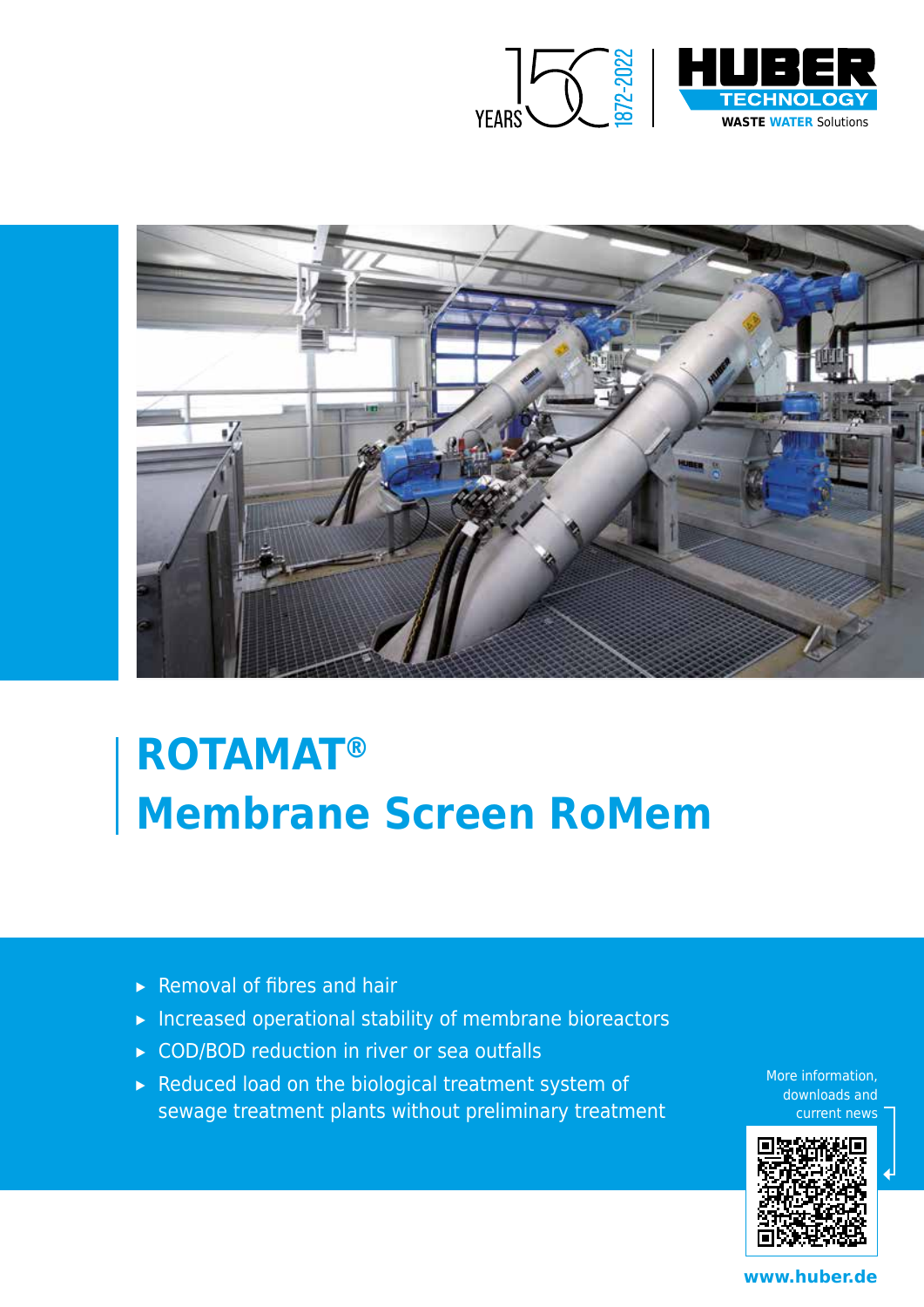### **The situation**

The efficiency of conventional screens with typical bar spacings and perforations of 3-10 mm is insufficient for MBR plants. Improved separation of disturbing coarse material is required to ensure reliable and low-maintenance operation of MBR plants. Since especially fibres and hair are a hindrance as they produce undesired tressings, ultra-fine apertures are applied to remove such material, preferably square mesh.

Frequently, raw wastewater is only pre-treated with a mechanical coarse screen prior to being discharged to a river or the sea. Further reduction of the COD/BOD loads from such outfalls is required for the protection of the receiving water bodies if their self-cleaning capacity is insufficient. Ultra-fine mesh screens are able to achieve an extensive removal of particulate material.

# **The solution**

The ROTAMAT® Membrane Screen is a very fine screen and provides a large screening surface due to its drumshaped screen basket and installation angle. The headloss of the screen is therefore low even with higher flow rates.

The screen uses a square mesh. The two-dimensional design and very fine apertures of the mesh ensure that excellent solids separation results are achieved and all fibres and hair are removed. Even very fine slot screens are not able to achieve the same retention. In addition, square meshes have a very large free surface and therefore a low headloss even with high flow rates, despite their high separation efficiency.

The ROTAMAT® Membrane Screen is suitable for wastewater flows of up to 3500 m3/h and can be equipped with a 0.75 mm square mesh size. The complete treatment by the combination of screening, transport, compaction, dewatering and discharge in one compact unit make the ROTAMAT® Membrane Screen an efficient and economical solution for the separation of very fine solids from wastewater.

# **The function**

The wastewater flows through the open front into the screen basket and through the very fine apertures of the mesh. A sealing plate between the channel and the frontend screen basket opening prevents unscreened wastewater from bypassing the screen basket. The solids can therefore not pass into the effluent but are reliably retained in the screen basket.

The screen basket surface consists of a square mesh that ensures high separation efficiency and provides a large

free screen surface so that the headloss remains low even with high flow rates.

The solids retained on the screen basket surface lead to gradual blinding of the basket surface which has an



Particularly hair and fibres are separated by means of the two-dimensional square mesh design.

impact on the level difference in the channel. The screen basket cleaning cycle starts at a defined water level in the channel upstream of the screen. The blinded screen basket surface is cleaned as the screen basket rotates lifting the retained solids to the spray water cleaning system where they are washed into the trough in the centre of the screen basket.

The screenings are removed from the trough by a screw conveyor and dewatered and compacted as they are transported upwards through a rising pipe. The trough is decoupled from the inlet water level by an additional trough to ensure durable function even with increased water levels (backwater) on the outlet side. Spray water in the trough is removed by separate suction to ensure the reliable transport of the sludge-containing fine screenings.

Periodic high-pressure washing at 120 bar (standard setting: twice a day) eliminates sedimentation on the screen basket and ensures that grease and oil is removed which might clog the screen basket surface.



Excellent separation of even very fine solids from the wastewater flowing through the square mesh.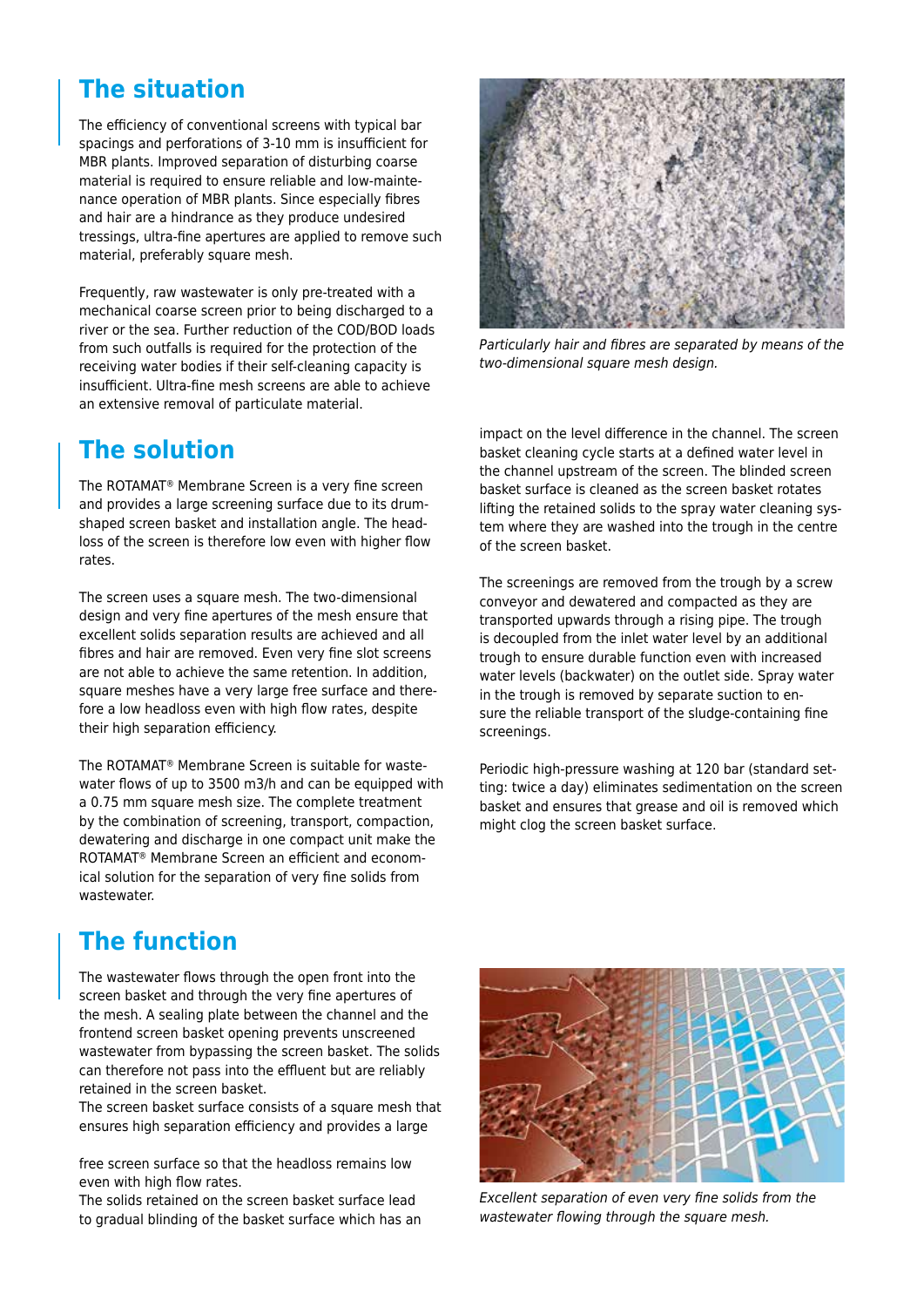# **The applications**

The ROTAMAT® Membrane Screen is used for screening of municipal and industrial wastewater.

Our ultra-fine screen can be installed either directly in the channel or supplied in a separate tank.

#### **COD and BOD reduction prior to river or sea outfalls**

Frequently, raw wastewater is only pre-treated with a mechanical coarse screen to remove at least unsightly waste prior to being discharged directly to a river or the sea. But if the self-cleaning capacity of the receiving water body is insufficient, also oxygen consuming substances must be removed from the wastewater.

Fine mesh screens separate not only waste but also fine particulate material of organic origin with a high COD and BOD.

#### **Reduced load on downstream biological treatment systems**

Fine mesh screens are able to remove high loads of AFS, COD and BOD and thus relieve the load on downstream treatment systems. Their space requirements and investment costs are only a fraction of what would have to be invested for a preliminary treatment system.

#### **Separation of hair and fibres prior to membrane bioreactors**

The selection of the mesh size depends on the applied membrane system. Membrane modules are divided into hollow fibre and plate modules. Separation of fibrous material is particularly important prior to hollow fibre membrane plants as fibres may lead to tressing or blocking of the membrane. Ultra-fine screens are a reliable solution to mechanically eliminate such particles through forced separation.

#### **Treatment of industrial wastewater**

Mechanical preliminary wastewater screening at source is necessary to meet the requirements concerning waste-water discharge into sewer systems. Since wastewater fees depend on the freight discharged it is economically beneficial to minimise the freight by using a fine mesh screen. Especially attractive for customers are solutions which provide for the reuse of separated solids.



Schematic diagram of the ultra-fine ROTAMAT® Membrane Screen RoMem.